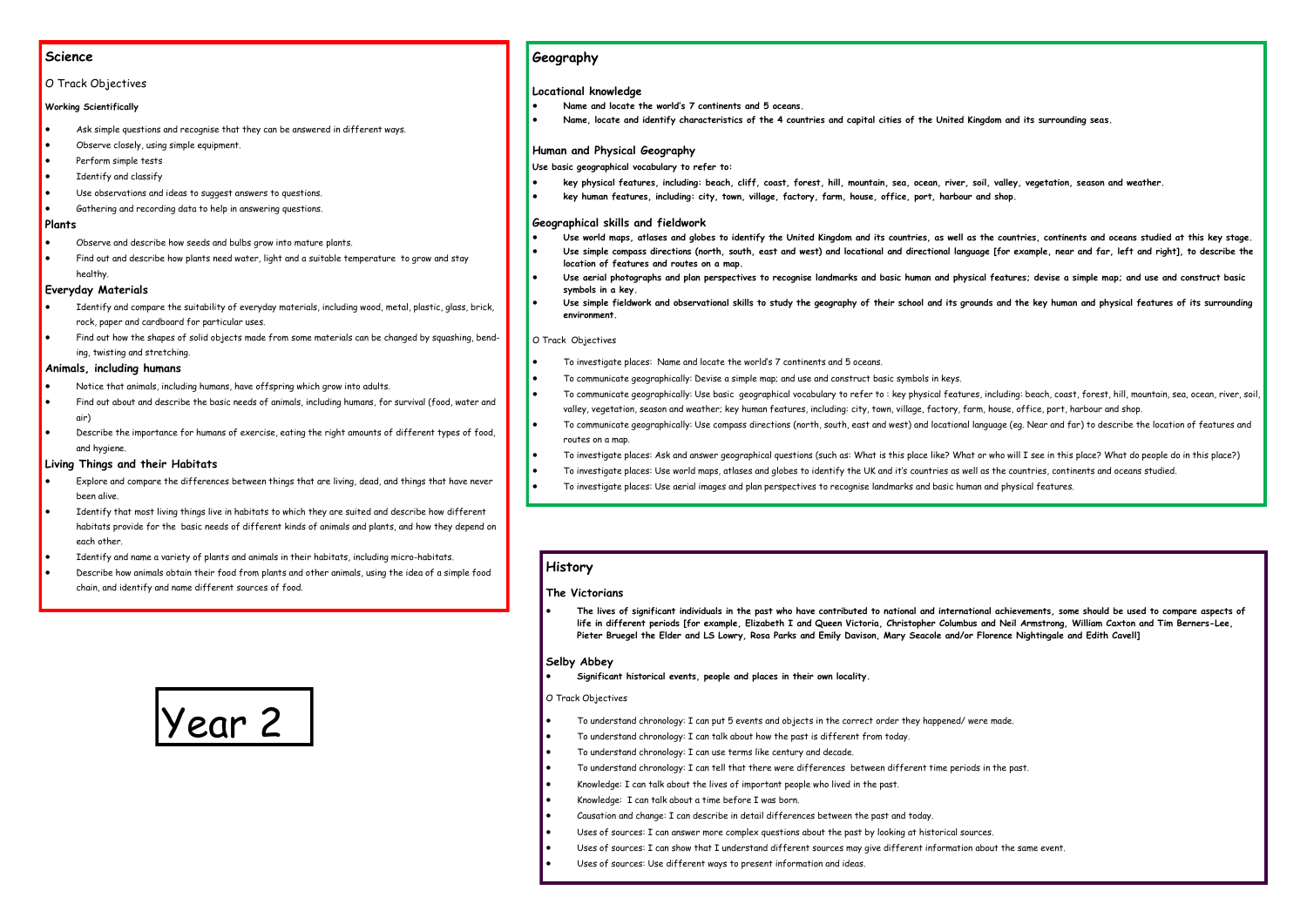# **R.E.**

**Autumn:** 1. Creation and Thanks Giving 2. Birth (new life) Christmas **Spring:** 1. Key Events in the life of Jesus 2. Palm Sunday

**Summer:** 1. An introduction to Islam 2. Holy Places

O Track Objectives

- To understand beliefs and teachings: Describe some of the teachings of a religion.
- To understand practices and lifestyles: Recognise, name and describe some religious artefacts, places and practices.
- To reason: I can make simple connections between questions, beliefs and answers.
- To enquire: I can ask good questions about religions and find and consider the answers.
- To reflect: I can make reflective links between the material studied and my own experiences.

# **Languages**

O track objectives

- To read fluently: Attempt to use language phonic knowledge to read new words.
- To read fluently: Understand taught a short written phrases in the written form (Je'mappelle, comment ca va etc).
- To read fluently: Read out loud taught familiar words and phrases.
- To read fluently: Use books or glossaries to find out the meaning of new words.
- To write imaginatively: Label items and choose appropriate words from memory. Not necessarily spelt correctly.
- To write imaginatively: Write one or two short sentences, using a template.
- To write imaginatively: Write one or two short sentences from memory. Not necessarily spelt correctly.
- To speak and listen confidently: Understand simple short phrases and questions, when I hear them several times. I may need visual clues.
- To speak and listen confidently: Understand a variety of short commands, statements and questions.
- To understand the culture of the countries in which the language is spoken: Demonstrate some knowledge and understanding of the customs and features of the countries or communities where the language is spoken.
- To understand the culture of the countries in which the language is spoken: Show some awareness of the social conventions when speaking to someone from the chosen language.

- Create a sequence of long and short sounds.
- Clap rhythms.
- Create a mixture of different sounds (long and shot, loud and quiet, high and low).
- Choose sounds to create an effect.
- Sequence sounds to create an overall effect.
- Create short, rhythmic phrases.

# **Computing**

O Track Objectives

#### **Computer Science**

- Debug simple programs.
- Use logical reasoning to predict the behaviour of simple programs.

#### **Information Technology**

- Use technology purposefully to store digital content.
- Use technology purposefully to retrieve digital content.

#### **Digital Literacy**

- Keep personal information private.
- Identify where to go for help and support when they have concerns about content or contact on the internet or other online technologies.

# **Music**

#### O Track Objectives

### **To Perform:**

- Take part in singing, accurately following the melody.
- Follow instructions on how and when to sing or play an instrument.
- Make and control long and short sounds, using voice and instruments.

#### **To Compose:**

#### **To Transcribe:**

Use symbols to represent a composition and use them to help with a performance.

#### **To Describe Music:**

- Identify the beat of a tune.
- Recognise changes in timbre, dynamics and pitch.
- 
- 
- 
- 
- 
- 

#### O Track Objectives

To Master Techniques:

- Drawing-Show different tones by using coloured pencils.
- Collage– Mix materials to create texture.
- Painting– Add white to colours to make tints and black to colours to make tones.
- Print– Press, roll, rub and stamp to make prints.
- Prints– Use repeated or overlapping shapes.
- Sculpture– Include lines and texture.
- Sculpture– Use rolled up paper, straw, paper, card and clay as materials.
- Sculpture– Use techniques such as rolling, cutting, moulding and carving.
- Textile– Use plaiting.
- Textile– Join materials using glue and/ or a stitch.
- Textile– Use dip dye techniques.
- Digital media– use a wide range of tools to create different textures, lines, tones, colours and shapes.

## To Take Inspiration from the Greats (classic and modern)

- Describe the work of notable artists,
- Use some of the artists studied to create pieces.
- Create images, video and sound recordings and explain why they were created.

# **Design and Technology**

#### O Track Objectives

#### **To design, make, evaluate and improve:**

 Design products that have a clear purpose and an intended user. Make products refining the design as work progresses.

- 
- Use software to design.

#### **To take inspiration from design throughout history:**

- 
- 

Suggest improvements to existing designs.

Explore objects and designs to identify likes and dislikes of the designs.

#### **To master practical skills:**

**Food–** Cut, peel or grate ingredients safely and hygienically.

**Food–** Measure or weigh using measuring cups or electronic scales.

**Food–** Assemble or cook ingredients.

**Materials–** Mark and measure out to the nearest centimetre.

**Materials–** Demonstrate a range of joining techniques (such as gluing,

hinges or combining materials to strengthen).

**Textiles–** Shape textiles using templates.

**Textiles–** Join textiles using running stitch.

 **Textiles–** Colour and decorate textiles using a number of techniques (such as dyeing, adding sequins or printing).

 **Construction–** Use materials to practice drilling, screwing, gluing and nailing materials to make and strength products.

 **Electrical and Electronics–** Diagnose faults in battery operated devices (such as low battery, water damage or battery terminal damage).

- 
- 
- -
	-
	-
	-
	-
	-
	-
	- **Computing–** Model designs using software.
	-

**Mechanics–** Create products using levers, wheels and winding mechanisms.